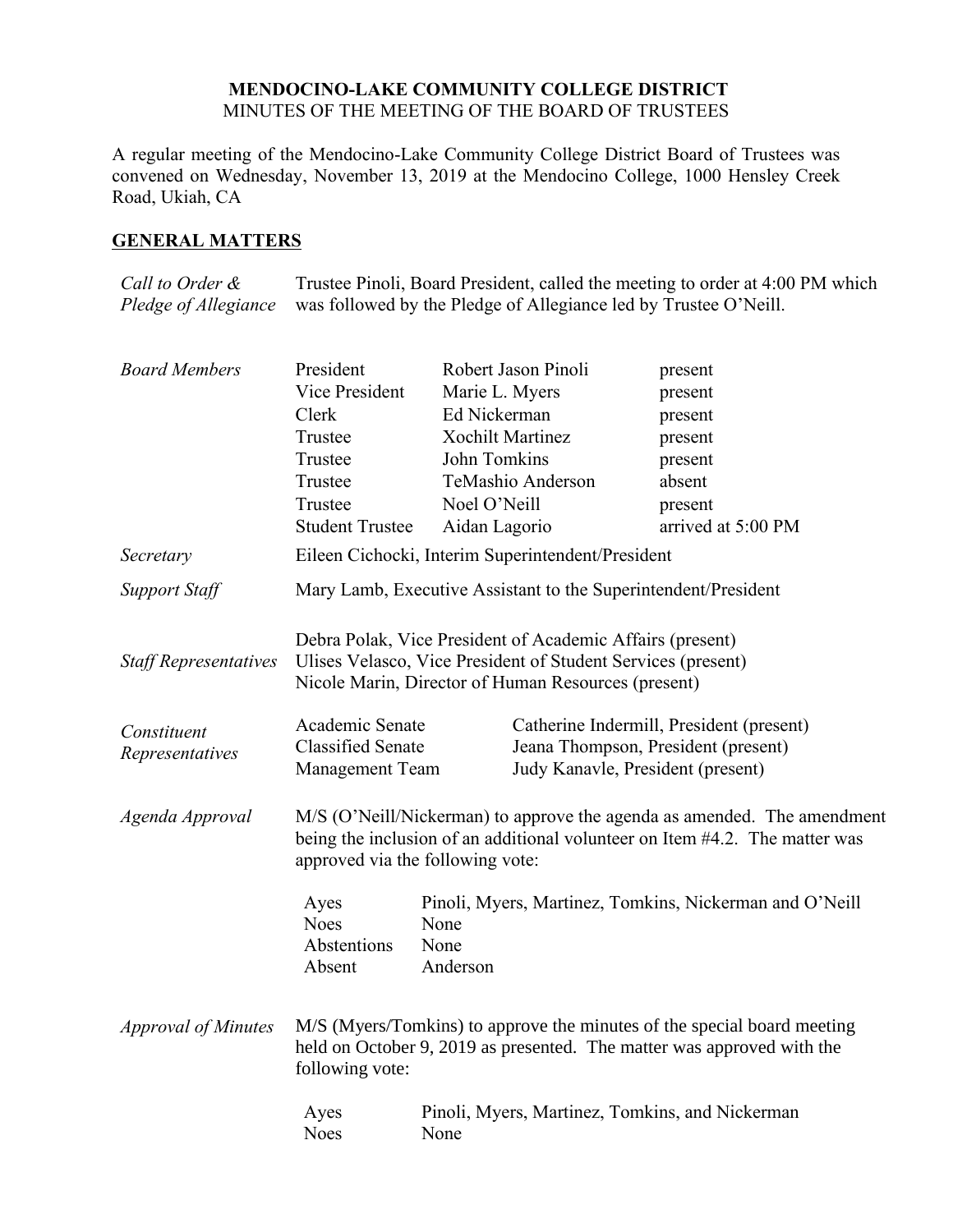| Abstentions | $O'$ Neill |
|-------------|------------|
| Absent      | Anderson   |

M/S (Myers/Tomkins) to approve the minutes of the regular board meeting held on October 9, 2019 as presented. The matter was approved with the following vote:

| Ayes        | Pinoli, Myers, Martinez, Tomkins, and Nickerman |
|-------------|-------------------------------------------------|
| <b>Noes</b> | None                                            |
| Abstentions | O'Neill                                         |
| Absent      | Anderson                                        |

- *Public Comments on Closed Session Items* • Nancy Heth shared a copy of the Classified Holiday FunRaiser flyer with the board. She also requested the board award the Classified staff the full 3.26% increase they have requested.
	- Mary Houghton, Cyndi Woskow and Toni Fort, SEIU Local 1021 President also addressed the board regarding the classified 3.26% COLA request.
	- Eryn Schoen-Brunner addressed the board regarding the upcoming dance performance "Arise" that will occur in two weeks. The program is part of the Phoenix project that has taken place on our campus this fall.

### **CLOSED SESSION**

The Board adjourned to Closed Session at 4:18 PM with Board President Pinoli stating items 2.1, 2.2, 2.3 and 2.4 would be discussed in closed session.

### **OPEN SESSION**

*Report of Action Taken in Closed Session* The Board returned to open session at 5:27 PM with Board President Pinoli stating there was nothing to report out from closed session.

*Public Comments* • There were no comments from members of the public at this time.

## **PRESIDENT AND ADMINISTRATION REPORT**

A written report was presented by Interim Superintendent/President Cichocki. She added a reminder about the Classified FunRaiser event and stated she hoped the board members would get an opportunity to participate in the fun event.

She also informed the board about a meeting she had this afternoon with Senator McGuire where they discussed the Construction program at Mendocino College.

## **CONSENT AGENDA**

M/S (Tomkins/Nickerman ) Board of Trustees does hereby approve the Consent Agenda as presented. The consent agenda was approved with the following vote:

Ayes Tomkins, Pinoli, Martinez, Nickerman, O'Neill and Myers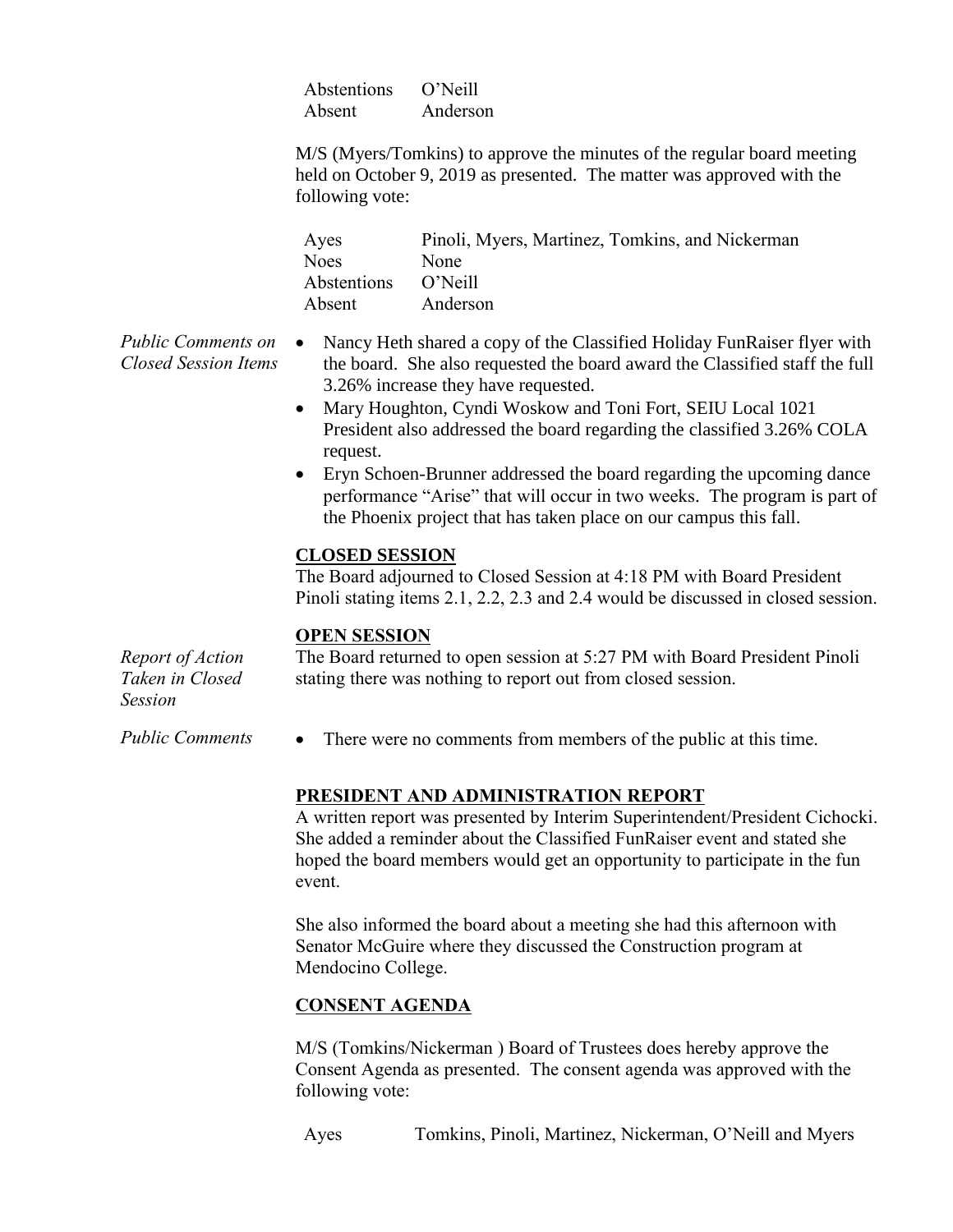Noes None Abstentions None Absent Anderson

Items with an asterisk \* were approved by one motion as the Consent Agenda.

### **Personnel**

*Consideration to approve the personnel list – Short-Term Non Continuing (STNC) Employees*

\*RESOLVED, That the Mendocino-Lake Community College District Board of Trustees does hereby ratify the employment of the short-term noncontinuing (STNC) employees as submitted and presented at the meeting pending receipt of all necessary employment eligibility requirements.

\*RESOLVED, That the Mendocino-Lake Community College District Board of Trustees does hereby approve the list of volunteers as presented.

\*RESOLVED, That the Mendocino-Lake Community College District Board of Trustees does hereby employ Malissa Donegan, Native American and Other Populations Outreach and Support Specialist, effective November 18, 2019, pending receipt of all necessary employment eligibility requirements.

\*RESOLVED, That the Mendocino-Lake Community College District Board of Trustees does hereby ratify the retirement of Frances Laughton, Nursing Director effective December 13, 2019.

\*RESOLVED, That the Mendocino-Lake Community College District Board of Trustees does hereby ratify the 2019/20 tentative agreement between the Mendocino-Lake Community College District and the Management Team.

\*RESOLVED, That the Mendocino-Lake Community College District Board of Trustees does hereby ratify the 2019/20 salary schedule adjustment between the Mendocino-Lake Community College District and the Vice Presidents.

#### **Other Items**

*Fiscal Report as of September 30, 2019*  \*RESOLVED, That the Mendocino-Lake Community College District Board of Trustees does hereby accept the fiscal report as of September 30, 2019 as presented.

*Donations* \*RESOLVED, That the Mendocino-Lake Community College District Board of Trustees does hereby accept the donated items from Vivian Varela and Georgia and Deb Attaway as presented.

*Sale of Surplus Property* \*RESOLVED, That the Mendocino-Lake Community College District Board of Trustees does hereby authorize the sale of the surplus property as listed on Attachment A and further authorizes staff to dispose of property with an

*Consideration to approve the list of Volunteers Consideration to approve the personnel list – Classified*

*Consideration to ratify Retirement - Faculty*

*Consideration to ratify the 2019/20 Management/Superv isory/Confidential Tentative Meet and Confer Agreement Vice President Salary Schedule 2019/20*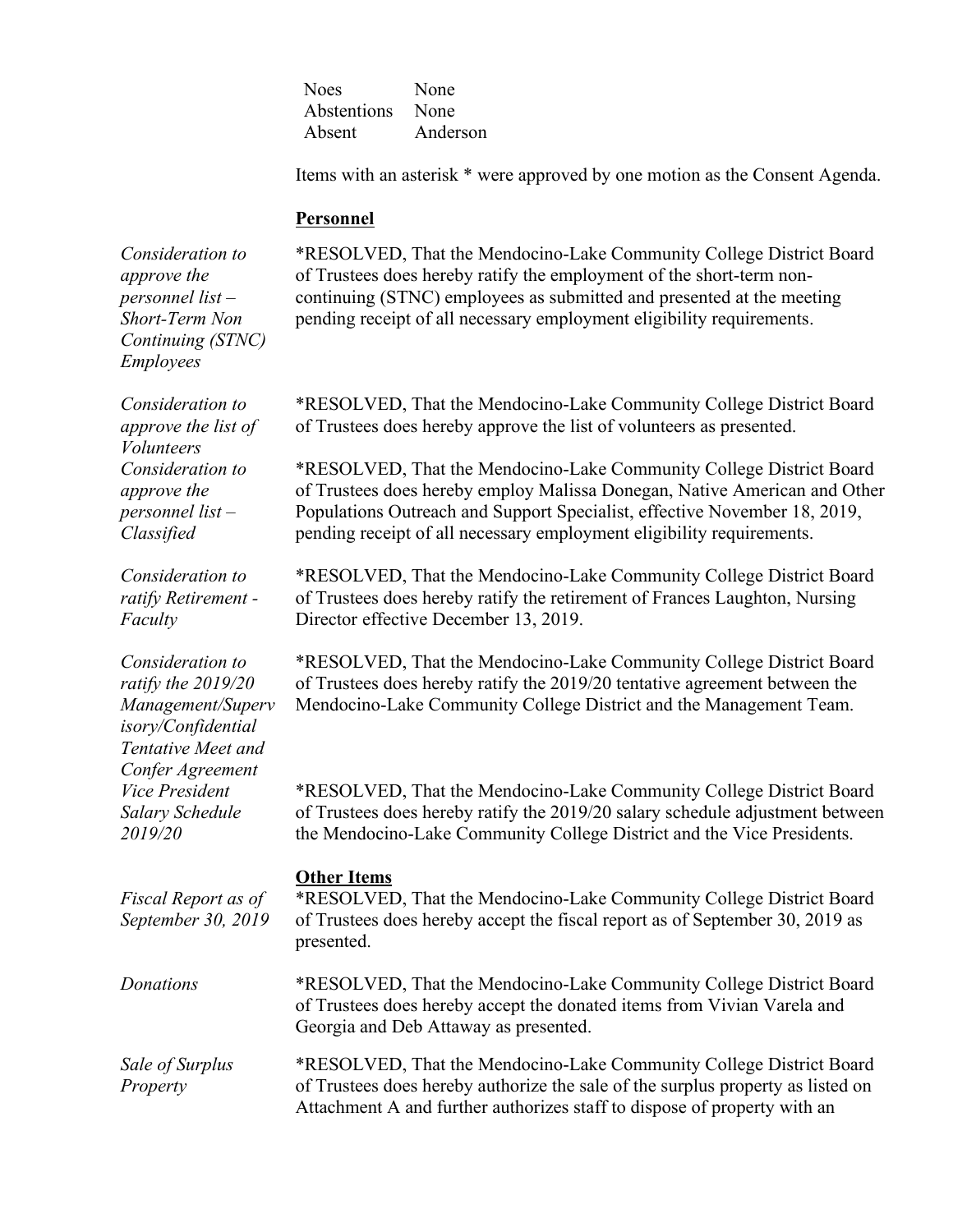insufficient value to defray the costs of arranging a sale in a manner consistent with the College's commitment to recycling.

*Quarterly Fiscal Status Report – AB 2910*

\*RESOLVED, That the Mendocino-Lake Community College District Board of Trustees does hereby accept the quarterly fiscal status report as presented.

### **INFORMATIONAL/ACTION ITEM**

*Superintendent/Presi dent Search*

Trusteee Pinoli provided the board with an update on where we currently are in the process.

The ad-hoc committee met in October and developed a timeline for the hiring process. Trustee Pinoli then reached out to Eileen O'Hare Anderson from Liebert, Casssidy, Whitmore (our legal counsel) to inquire about consulting firms that could help us with the search.

After obtaining recommendations from legal counsel, Trustee Pinoli has spoken with principals from four different consulting firms. Currently, he has received a copy of an agreement from one of the four and should be hearing from the others sometime in the next week. After receiving all of the proposals, Eileen O'Hare Anderson will be helping Trustee Pinoli to review the contracts for correct language, etc.

The timeline developed by the ad-hoc committee is as follows:

- The ad-hoc committee reconvenes the week of January 13, 2020 to work with the consultant to develop the job announcement
- The position opens February 3, 2020
- The position closes March 27, 2020
- The paper screening by the hiring committee begins the week of March 30, 2020.
- The first interviews will be held the week of April 20, 2020 with the forums and interview with the Board of Trustees conducted the week of April 27, 2020.

Board President Pinoli also informed the Board that Interim Superintendent/President Cichocki has informed him that she will be submitting her application for consideration for the permanent Superintendent/President position.

After reviewing the information presented and subsequent discussion, the board took the following action:

M/S (Myers/Nickerman) that the Mendocino-Lake Community College District Board of Trustees does hereby appoint Robert Jason Pinoli as its negotiator to work with a consulting firm to secure a contract not to exceed \$50,000 for the selection of the next permanent Superintendent/President.

| Ayes        | Tomkins, Myers, Pinoli, Martinez, O'Neill and Nickerman |
|-------------|---------------------------------------------------------|
| <b>Noes</b> | None                                                    |
| Abstentions | None                                                    |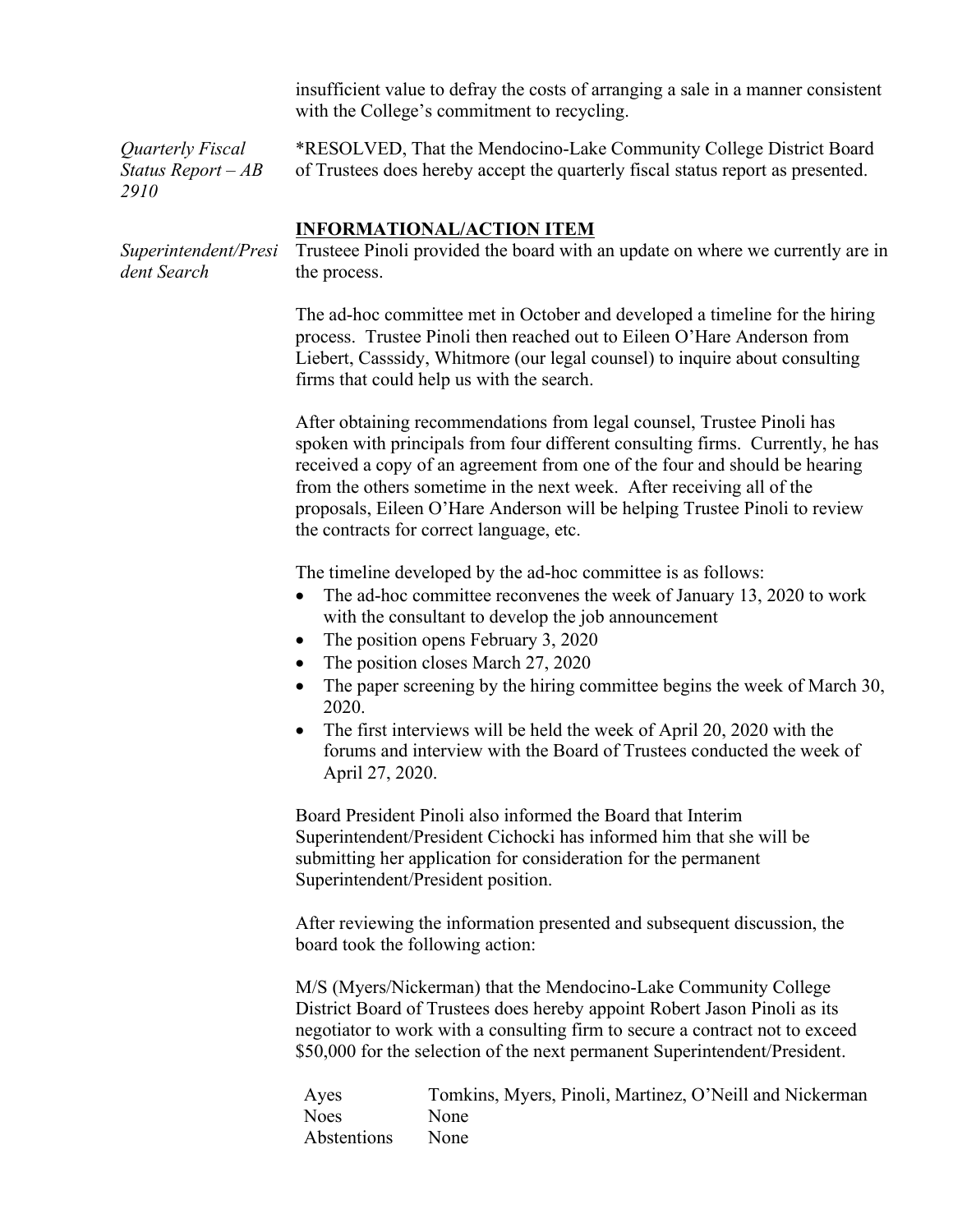#### Absent Anderson

#### **ACTION ITEMS**

After reviewing the information presented and discussion, the board took the following action:

M/S (Nickerman/Martinez) that the Mendocino-Lake Community College District Board of Trustees does hereby adopt resolution 11-19-01 to establish the Student Financial Aid Fund (Fund 74) and the General Obligation Bond Debt Service Fund (Fund 44) as presented with the following vote:

| Ayes        | Tomkins, Myers, Pinoli, Martinez, O'Neill and Nickerman |
|-------------|---------------------------------------------------------|
| <b>Noes</b> | <b>None</b>                                             |
| Abstentions | <b>None</b>                                             |
| Absent      | Anderson                                                |

After reviewing the information presented and discussion, the board took the following action:

M/S (O'Neill/Tomkins) that the Mendocino-Lake Community College District Board of Trustees hereby adopts Board Policy 6100 and Board Policy 6150 as presented with the following vote:

| Ayes        | Tomkins, Myers, Pinoli, Martinez, O'Neill and Nickerman |
|-------------|---------------------------------------------------------|
| <b>Noes</b> | <b>None</b>                                             |
| Abstentions | None                                                    |
| Absent      | Anderson                                                |

Academic President Catherine Indermill presented the board with information on the role of the Academic Senate in the participatory governance process.

#### **INFORMATIONAL REPORTS**

A review by the Board of Trustees of the Institutional Self Evaluation Report (ISER) draft was discussed. The report will be presented to the board at their December meeting for approval. The report will then be submitted to ACCJC 60 days prior to their visit in February as required.

Each board member was then given the opportunity to share their thoughts and/or suggestions on the content of the document. Trustee O'Neill's suggestions were to increase the size of the graphs at the beginning of the document as it is difficult to read. He also commented that we addressed academic counseling in the document but suggested we also include a piece about the personal counseling and/or referrals that are completed by the department as well.

*Establishment of Student Financial Aid Fund (Fund 74) and General Obligation Bond Debt Service Fund (Fund 44) in the Mendocino County Office of Education and County of Mendocino Financial Systems – Resolution 11-19-01 Board Policies and Revisions – Second Reading* 

*Big Picture – Collegiality and Leadership: The Role of the Academic Senate in Participatory Governance*

*Institutional Self-Evaluation Report (ISER)*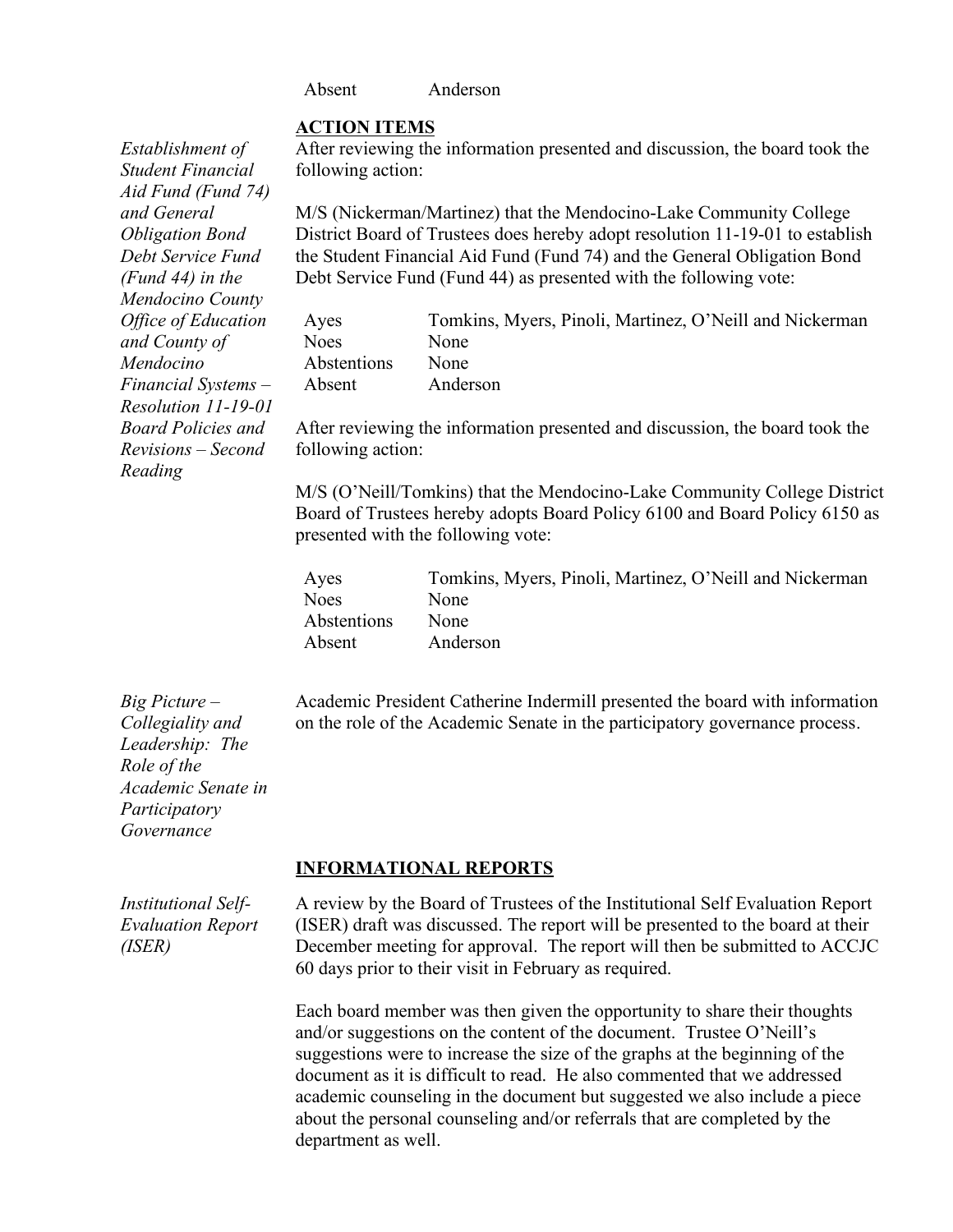|                                                                                                       | Trustees commented they found the document comprehensive and very well<br>written.                                                                                                                                                                                                                                                                                                                                                                                                                                                                                  |
|-------------------------------------------------------------------------------------------------------|---------------------------------------------------------------------------------------------------------------------------------------------------------------------------------------------------------------------------------------------------------------------------------------------------------------------------------------------------------------------------------------------------------------------------------------------------------------------------------------------------------------------------------------------------------------------|
| <b>Health Benefits</b><br><b>Update 2018/19</b>                                                       | An informational update on the Health Benefits account was presented as<br>information.                                                                                                                                                                                                                                                                                                                                                                                                                                                                             |
| Mendocino College<br>Foundation, Inc.                                                                 | A written informational report was submitted by Katie Fairbairn, Executive<br>Director of the Mendocino College Foundation.                                                                                                                                                                                                                                                                                                                                                                                                                                         |
| <b>Constituents Group</b><br>Reports                                                                  | <b>Academic Senate</b><br>A written report was submitted by Academic Senate President Catherine<br>Indermill. She stated she had nothing to add.                                                                                                                                                                                                                                                                                                                                                                                                                    |
|                                                                                                       | <b>Classified Senate</b><br>A written report was submitted by Classified Senate President Jeana<br>Thompson who stated she had nothing to add.                                                                                                                                                                                                                                                                                                                                                                                                                      |
|                                                                                                       | <b>Management Team</b><br>A written report was submitted by Management Team President Judy Kanavle<br>who informed the board she had nothing to add.                                                                                                                                                                                                                                                                                                                                                                                                                |
| <b>Board Policy</b><br>Additions and<br><b>Revisions</b> - First<br>Reading                           | Board policy 5505 – Student Clubs and Organizations, Board policy #5530 –<br>Student Rights and Grievances, Board policy 6300 – Fiscal Management,<br>Board policy 6307 – Debt Issuance and Management, Board policy 6520 –<br>Security for District Property, and Board policy 6600 – Capital Construction<br>were presented as information for review. Discussion and/or adoption of these<br>policies will take place at the December 2019 board meeting.                                                                                                        |
| <b>Board Policy</b><br>Deletions - First<br>Reading                                                   | Board policy 312 – Use of Physical Fitness Lab, Board policy #404 –<br>Textbook Policy, Board policy 507 - Academic Recognition, Board policy<br>#511 - Credit Hour, Board policy 513 - Substance Abuse and Drug Testing -<br>Athletics, Board Policy #515 – Privacy of Students, Board Policy 523 –<br>Student Health Awareness Program and Board policy 725 - Counseling and<br>Advising were presented as information for review pending deletion.<br>Discussion and/or approval to delete these policies will take place at the<br>December 2019 board meeting. |
| College and Careers<br><b>Access Pathways</b><br>(CCAP) Partnership<br>$Agreement - First$<br>Reading | A copy of a new College and Careers Access Pathways (CCAP) partnership<br>agreement with the Mendocino Unified School District is presented as<br>information for review. This agreement will be presented at the December<br>2019 board meeting for discussion and/or approval by the Board of Trustees.                                                                                                                                                                                                                                                           |
| <b>Integrated Timeline</b>                                                                            | A copy of the Integrated timeline was shared with the Board of Trustees as<br>information.                                                                                                                                                                                                                                                                                                                                                                                                                                                                          |
|                                                                                                       | <b>TRUSTEE COMMUNICATION</b>                                                                                                                                                                                                                                                                                                                                                                                                                                                                                                                                        |
| 2019/20 Board                                                                                         | The 2019/20 Board goals and priorities as established at the October 9, 2019                                                                                                                                                                                                                                                                                                                                                                                                                                                                                        |

*Goals and Priorities*

board meeting were presented as review and reference information. *Trustee Reports* Trustees commented orally on their recent college-related activities.